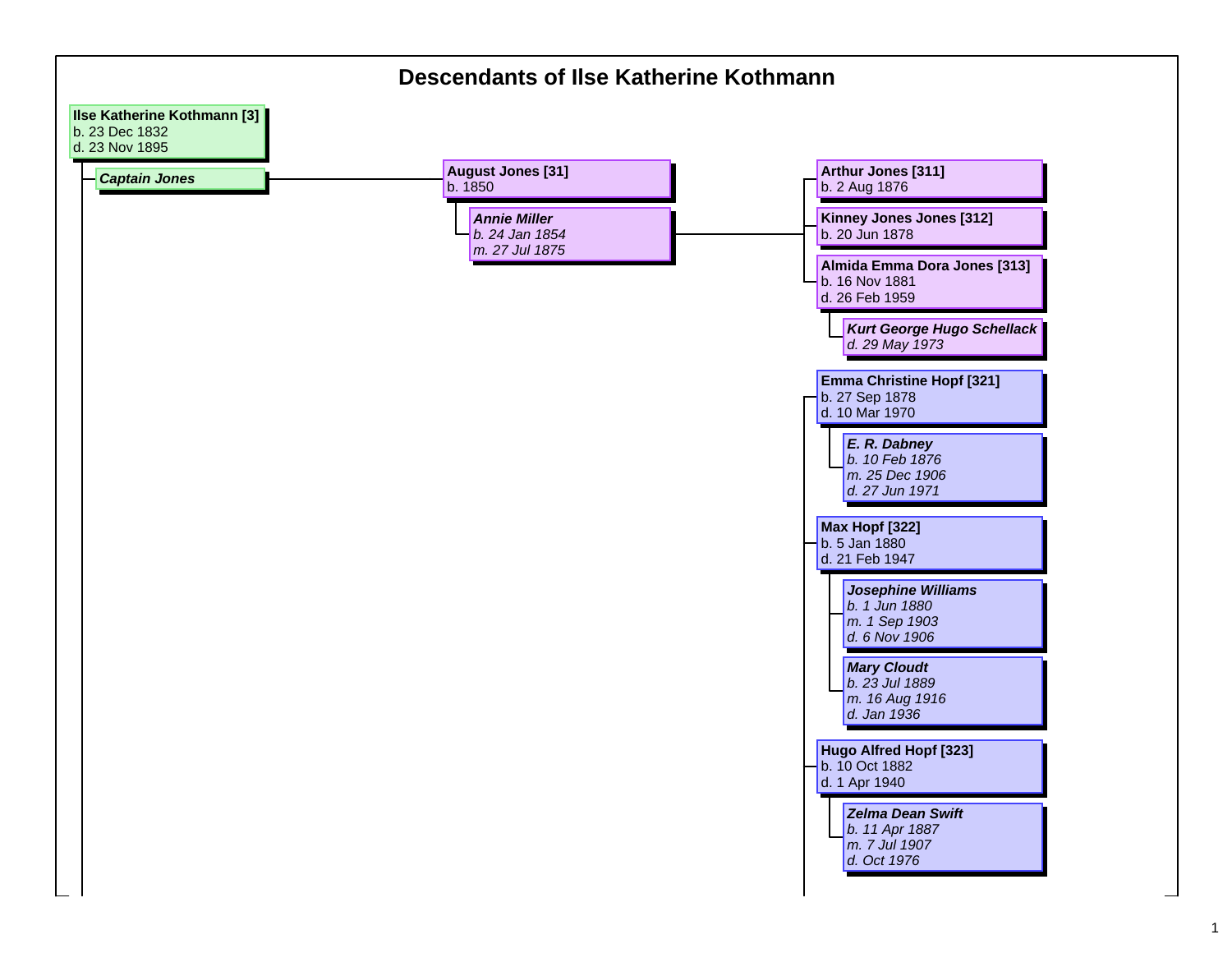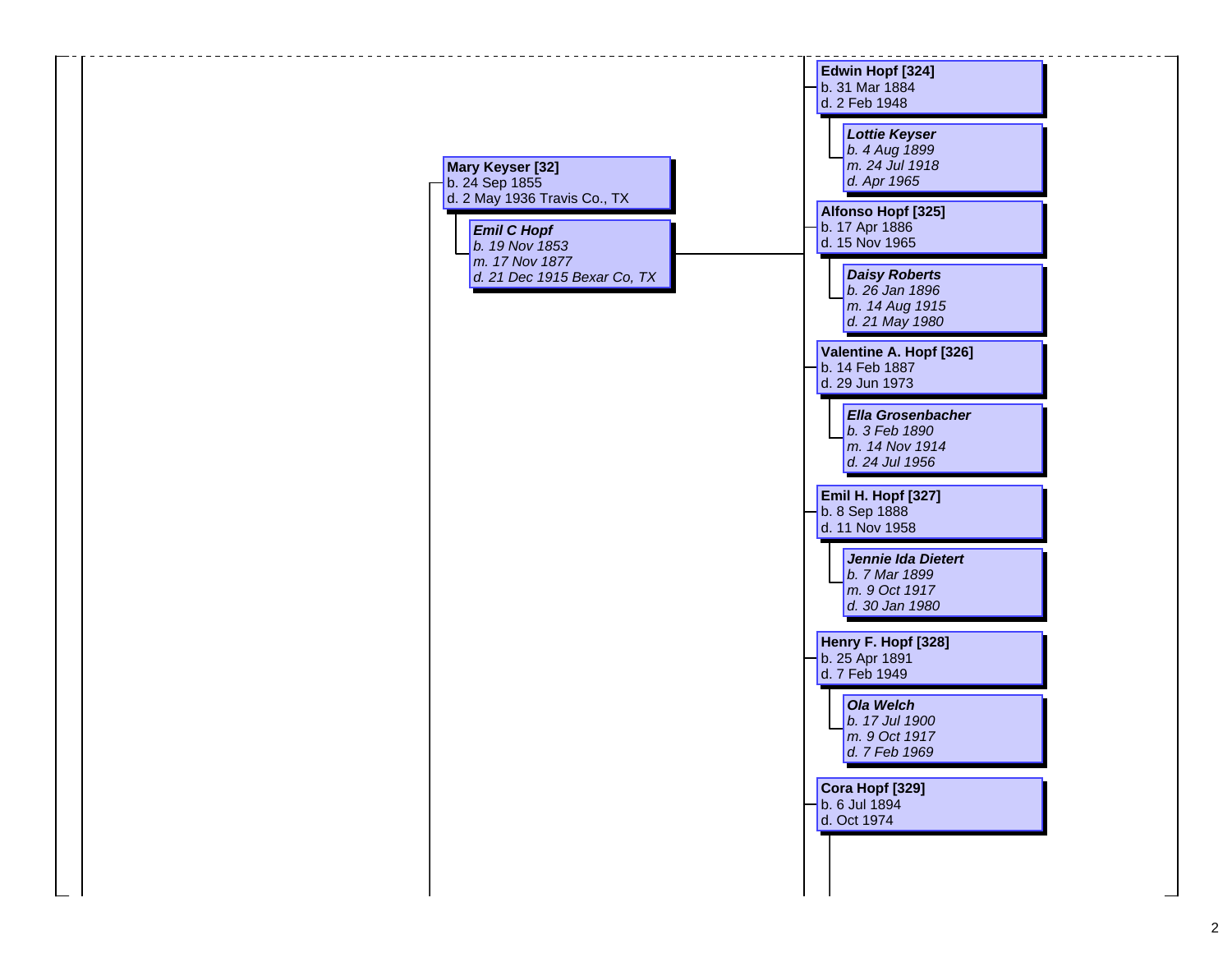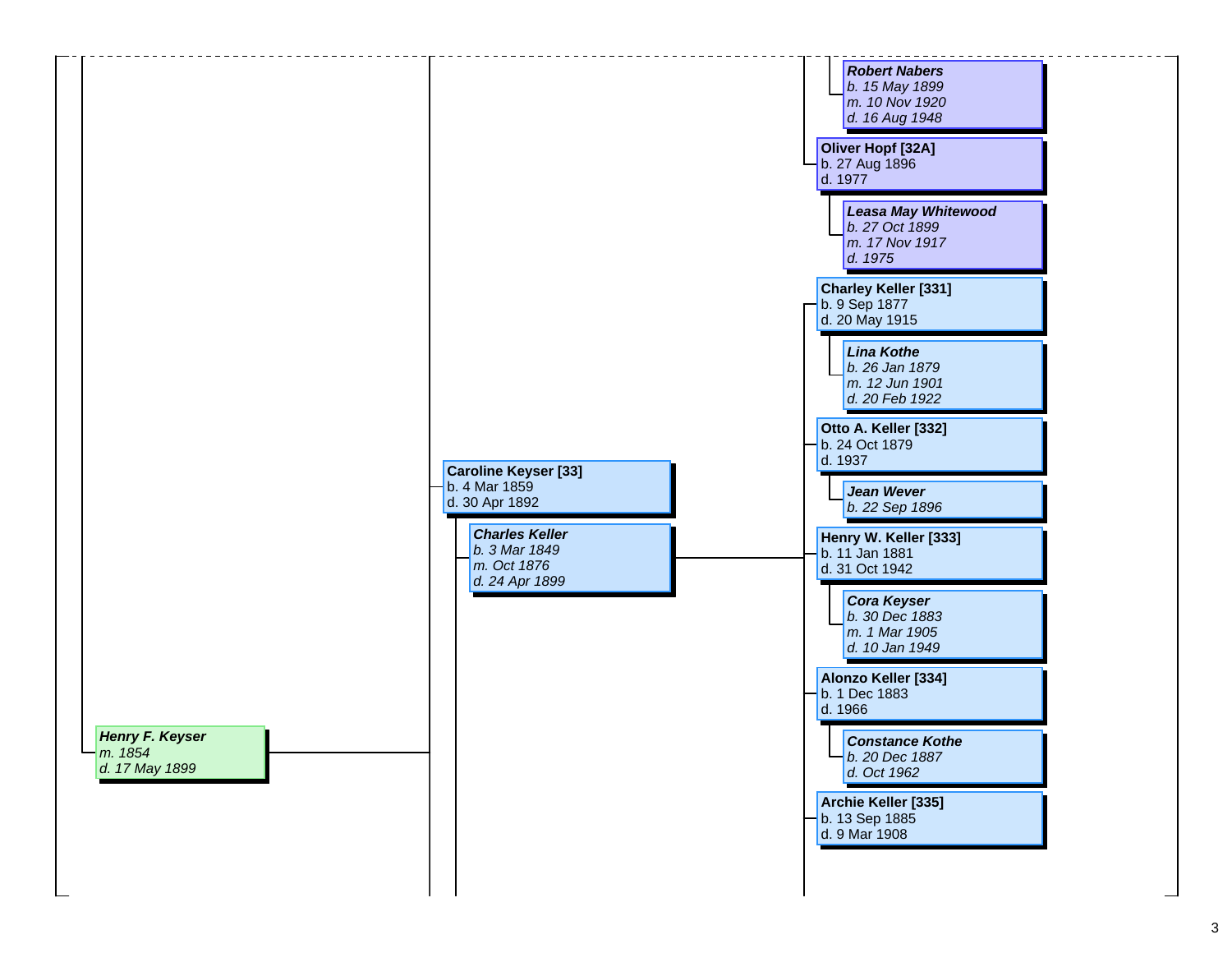**Little Sister Keller [336]** b. Nov 1887 d. 1 Feb 1889*Frederick Anton Gerdesb. 4 Mar 1863m. 25 Apr 1891 d. 19 Oct 1948 Kerr Co., TX Henry Warren McGhee b. 1 Jan 1854 m. 26 Nov 1881 d. 31 May 1919 Brown Co., TX Margaret Wright b. 8 Aug 1884 m. 16 Jul 1907 d. 6 Nov 1970***Edwin McGhee [341]** b. 15 May 1883 d. 23 Jun 1966 *Benton Earl Bellb. 2 Feb 1882 m. 14 May 1905 d. 2 Dec 1952***Lottie McGhee [342]** b. 7 Oct 1885 d. 2 Mar 1957*Willie Megee b. 30 Nov 1893 m. 8 Sep 1917 d. 15 May 1964* **Harry Warren McGhee [343]** b. 6 Dec 1890 d. 2 Aug 1948 *B. L. Malone b. 15 Aug 1885 m. 2 Oct 1913 d. 29 Sep 1942* **Clara McGhee [344]** b. 25 May 1894 d. 29 Apr 1976 *Oscar B. Westbrookb. 10 Aug 1892 m. 19 May 1924 d. 17 Dec 1968* **Margaret Malvina McGhee [345]** b. 28 Oct 1896 d. 9 Dec 1996**Emma D. Keyser [34]** b. 1 Jun 1863d. 19 Dec 1919 Brown Co., TX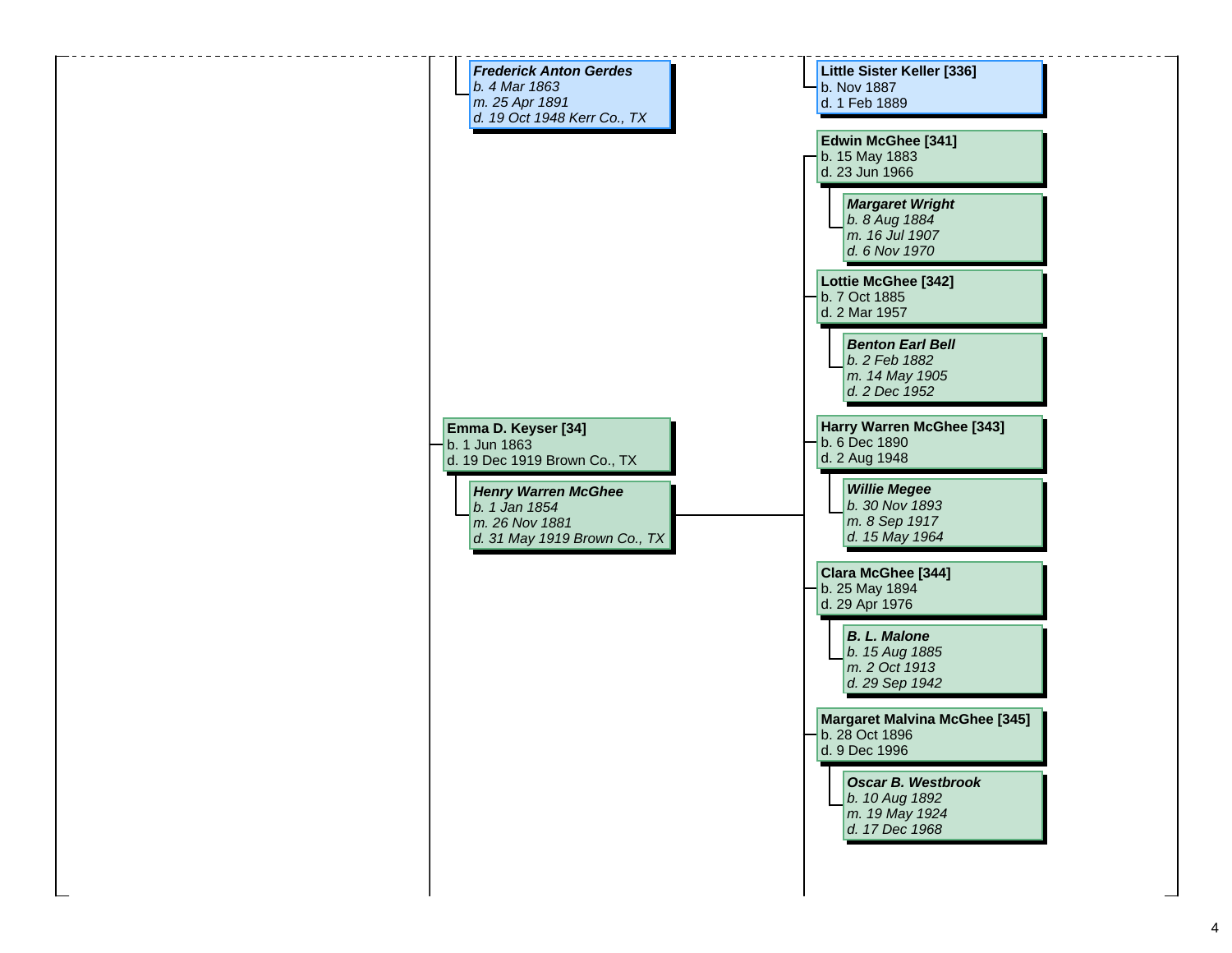